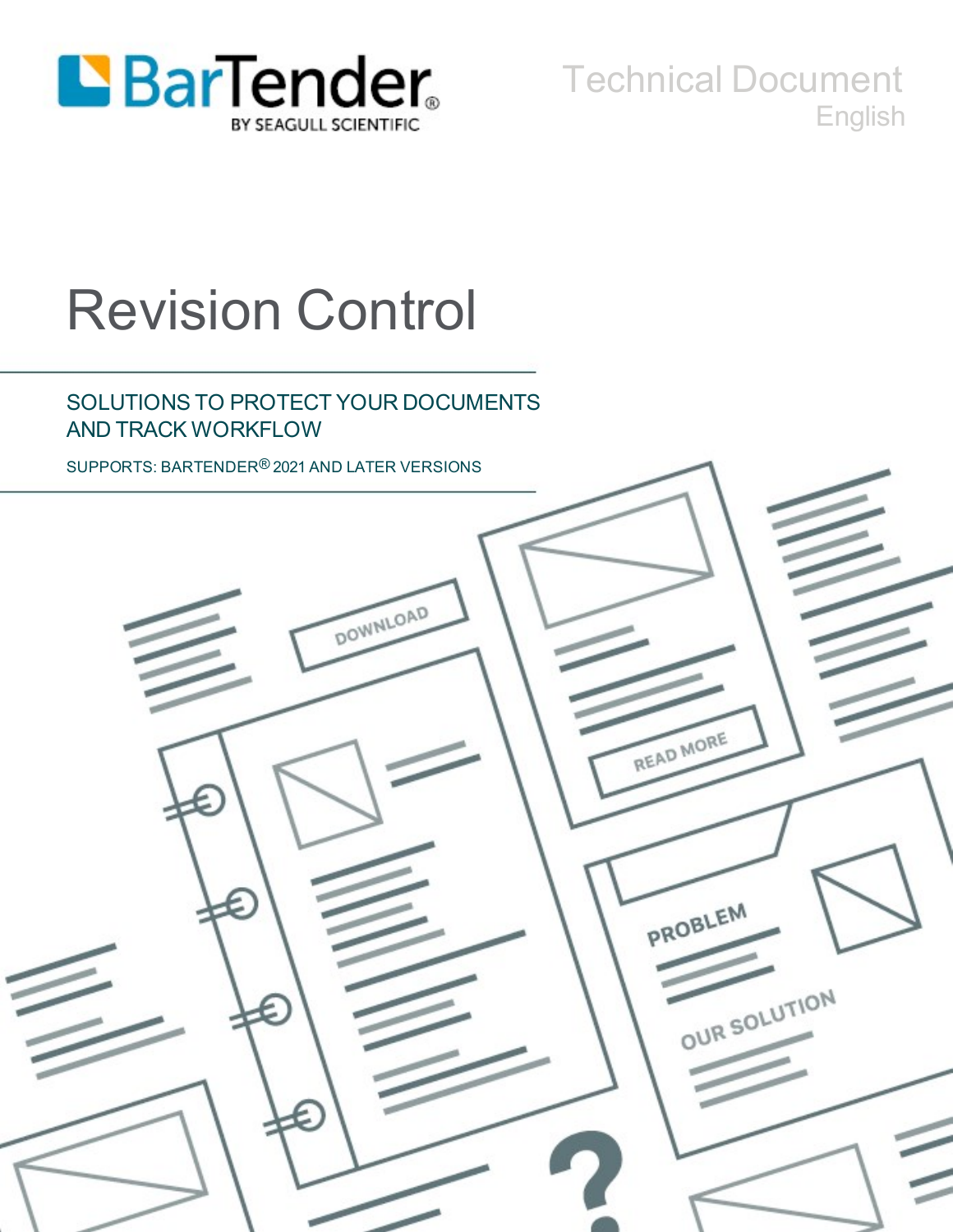# **Contents**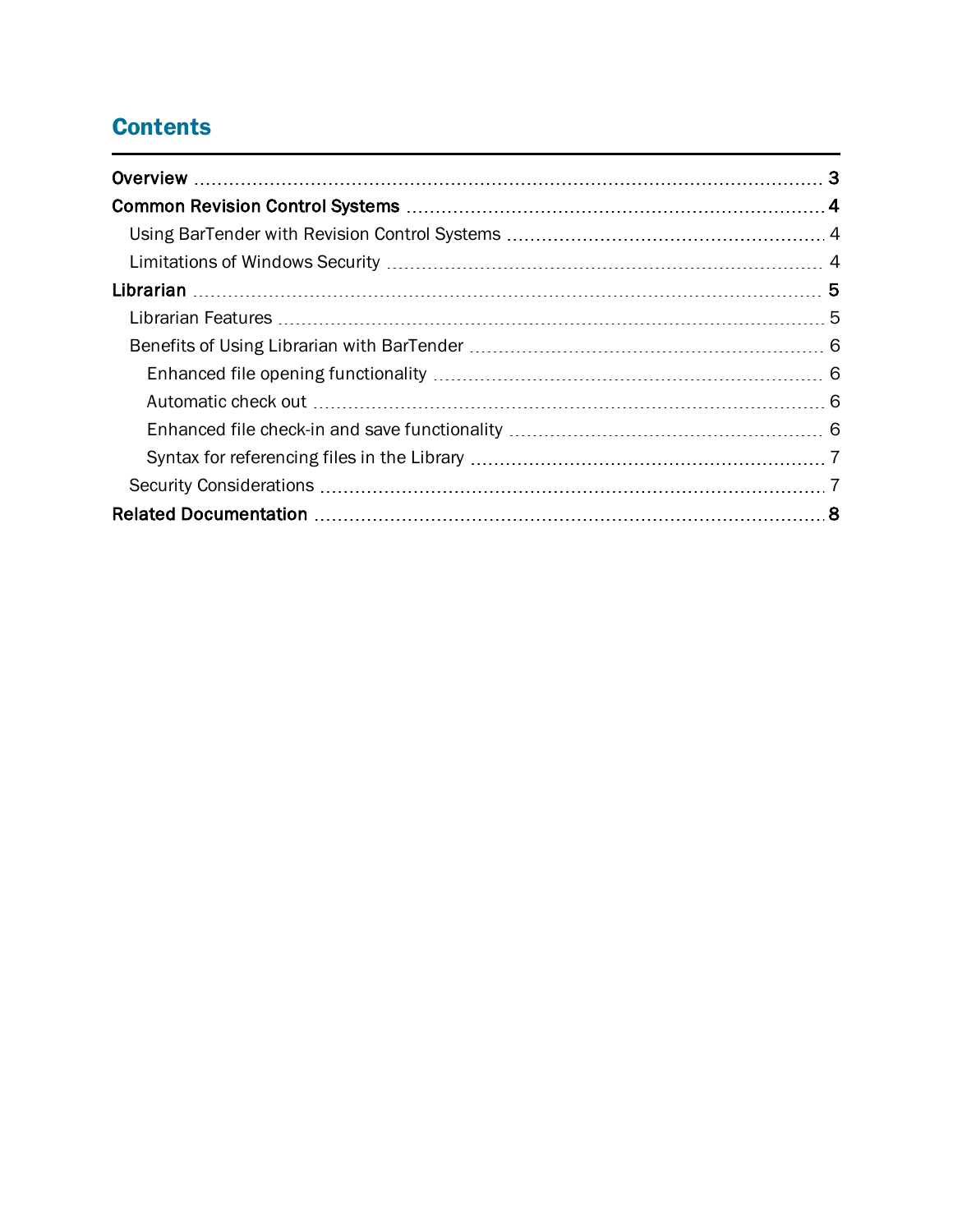# <span id="page-2-0"></span>**Overview**

A *revision control system* tracks changes that users make in directories or files and prevents one user from overwriting the work of another. Some revision control systems also establish and track workflows for the progression of a file through a series of states. The collection of files and directories in a revision control system is usually called a *repository*.

You can use a revision control system to specify the directory, file or group of files whose changes you want to be tracked. Typically, this is done by having users check files in to and out of a repository. Changes are tracked as the user edits the folder or file, and these changes are visible to all users after the item is checked back in. Each revision is annotated with a timestamp and the user name of the person who made the changes.

Some of the benefits of revision control include the following:

- Automatic revision numbering for easy tracking.
- Enhanced security: The check-in and check-out system not only prevents one user from overwriting another's work, but it can also prevent unauthorized or malicious users from accessing a document.
- Workflow states, which some revision control systems include so that you can track the progress of a document towards publishing and establish a logical, traceable workflow.

BarTender can work with almost any revision control system. In addition, the Enterprise edition of BarTender supports Librarian, which is a revision control system that was created specifically for use with BarTender. Librarian offers smooth integration with BarTender and a high level of security.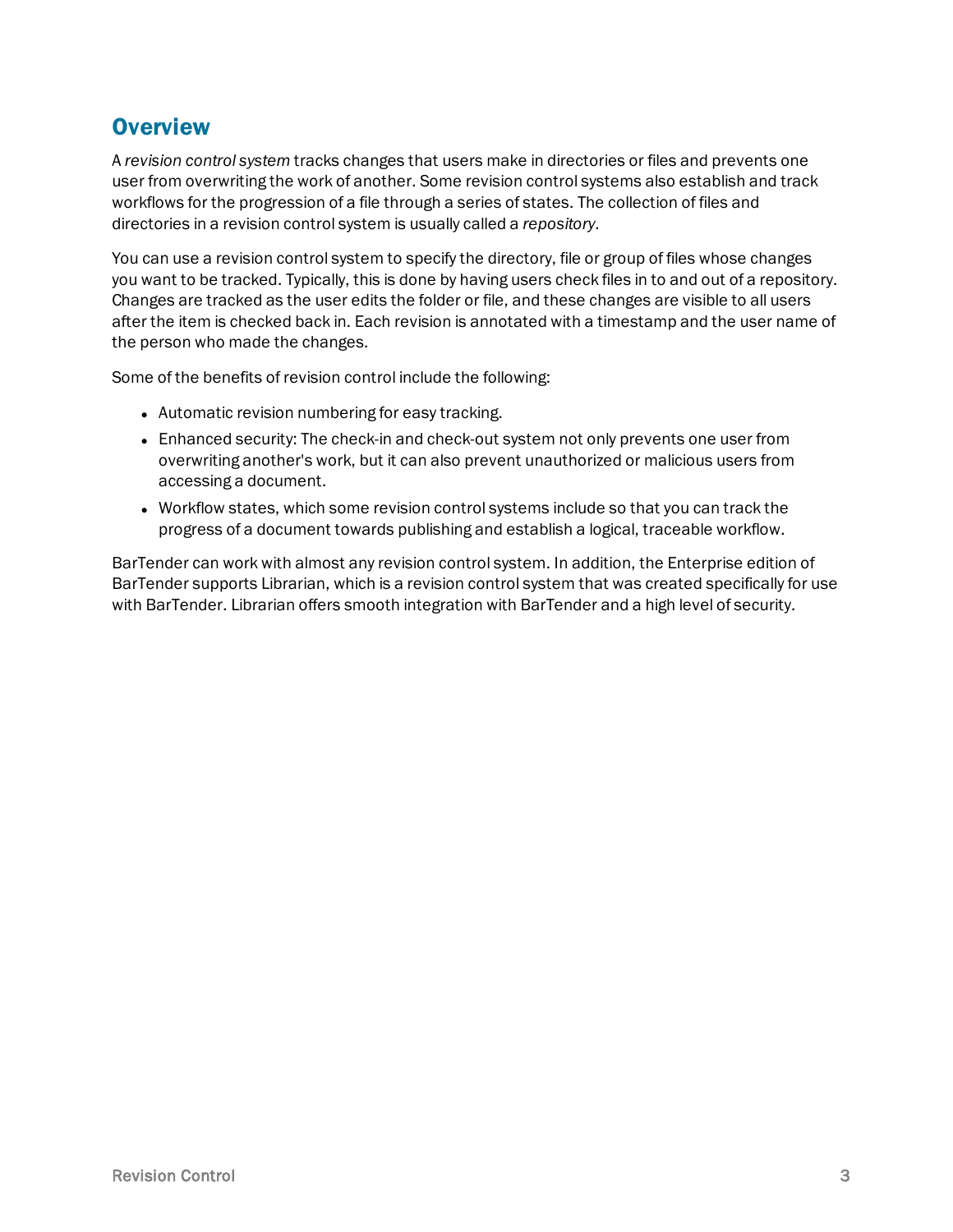# <span id="page-3-0"></span>Common Revision Control Systems

Many brands and types of revision control systems are available. Evaluate your company's needs and then decide which revision control software is best for you. Whatever system you choose, BarTender almost certainly can work with it.

BarTender supports open-source systems, such as Apache Subversion, and proprietary systems, such as Perforce and Microsoft SharePoint.

If you are running the Enterprise edition of BarTender, consider using Librarian, which is built specifically for use with BarTender. For more information, refer to the [Librarian](#page-4-0) chapter of this technical document.

## <span id="page-3-1"></span>*Using BarTender with Revision Control Systems*

To use BarTender with your chosen revision control system, follow these steps:

- 1. Install the system, and then configure security as needed.
- 2. Check your BarTender documents in to the system.
- 3. To open a document, click Open on the BarTender File menu, and then select the document from the revision control system's repository.
- 4. Follow the system's check-out or security procedures to unlock the file and then open it in BarTender.
- 5. Use BarTender to edit the file.
- 6. Save the file in BarTender, and then check it back in to the system repository by using that system's controls.

Add new BarTender documents to your system by saving them to your system repository from BarTender or by otherwise following your system's check-in procedures.

## <span id="page-3-2"></span>*Limitations of Windows Security*

Windows Security is not a revision control system, although it offers a limited amount of document protection. It is not a high-security system.

By using Windows, you can do the following:

- View a document's properties, including the file type, location, date created, date modified, and date accessed.
- Set a document to read-only.
- Configure your system to save previous versions of your documents, so that you can restore them if you need to.
- Edit permissions for users and groups that define what document-related actions they can take.

You cannot check files in and out or track file states by using Windows Security. For more information, refer to your Windows documentation.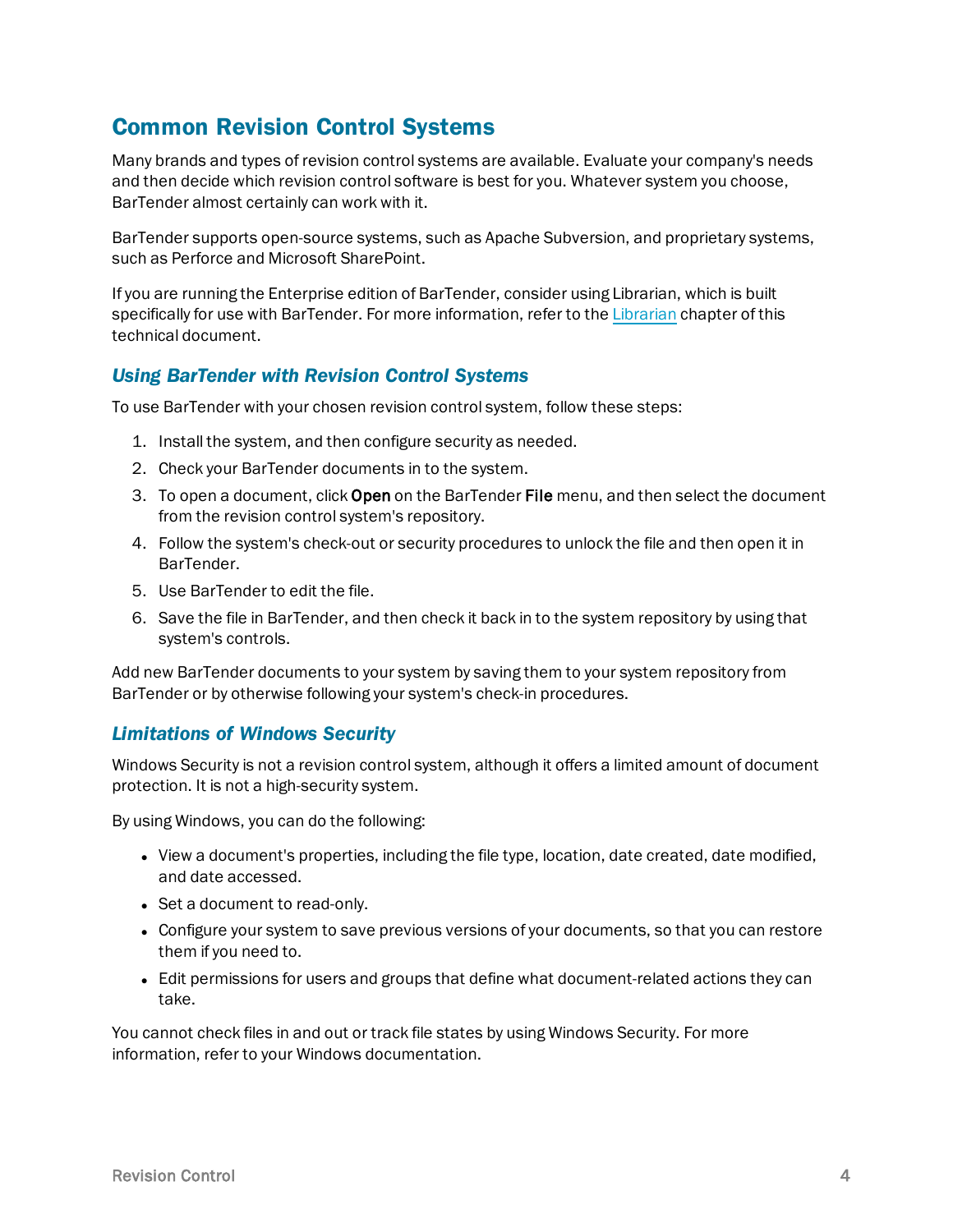# <span id="page-4-0"></span>Librarian

Librarian is the companion application in the BarTender Suite that provides file management and revision control functionality. Groups of designers, administrators and other users can use it to cooperatively and securely store and revise BarTender documents and other files. Librarian can help you manage any printing system, but it is particularly valuable in highly regulated environments (such as the medical and pharmaceutical industries) and highly secure environments (such as the military and chemical industries).

Librarian is integrated with many companion applications in the BarTender Suite, so you can save BarTender-related files in the companion applications and then open them in Librarian.

Use the Librarian file management features together with the Administration Console security permissions settings to take advantage of the publishing workflow, revision control, and record keeping features that are not available with more conventional file management systems.

<span id="page-4-1"></span>Librarian is supported by the Enterprise edition of BarTender.

## *Librarian Features*

- Centralized file storage and management means that files are stored in a database repository rather than "loose" on various hard drives. In Librarian, the repository is the Library folder.
- Check-in and check-out functionality prevents users from overwriting each other's changes.
- The revision control system retains copies of all previous versions of a file so that you not only have a history of who made what changes to the file and when, but you can also retrieve copies of the previous versions and revert to an older version.
- The Workflow Designer is available in Administration Console for you to create workflows for the files that you store in Librarian. These workflows can help you automate your business processes, such as reviewing template designs or approving documents for production. For more information, refer to the *Understanding Librarian Workflows* technical document:

<https://www.seagullscientific.com/resources/white-papers/>

- Native integration with BarTender and the companion applications means that BarTender documents that are stored in Librarian can be opened in BarTender for printing and modification.
- Built-in security features give administrators control over which users can access files in Librarian and the actions that users can take with the files.
- You can use the defined file reference syntax to reference files in the Library folder from any application in the BarTender Suite.
- <sup>l</sup> Developers can use the Librarian application program interface (API), which uses any .NET language, to check files in and out of Librarian, to revert to specific revisions of a file, to transition a file to another workflow state, and to get file information that is saved to the BarTender System Database.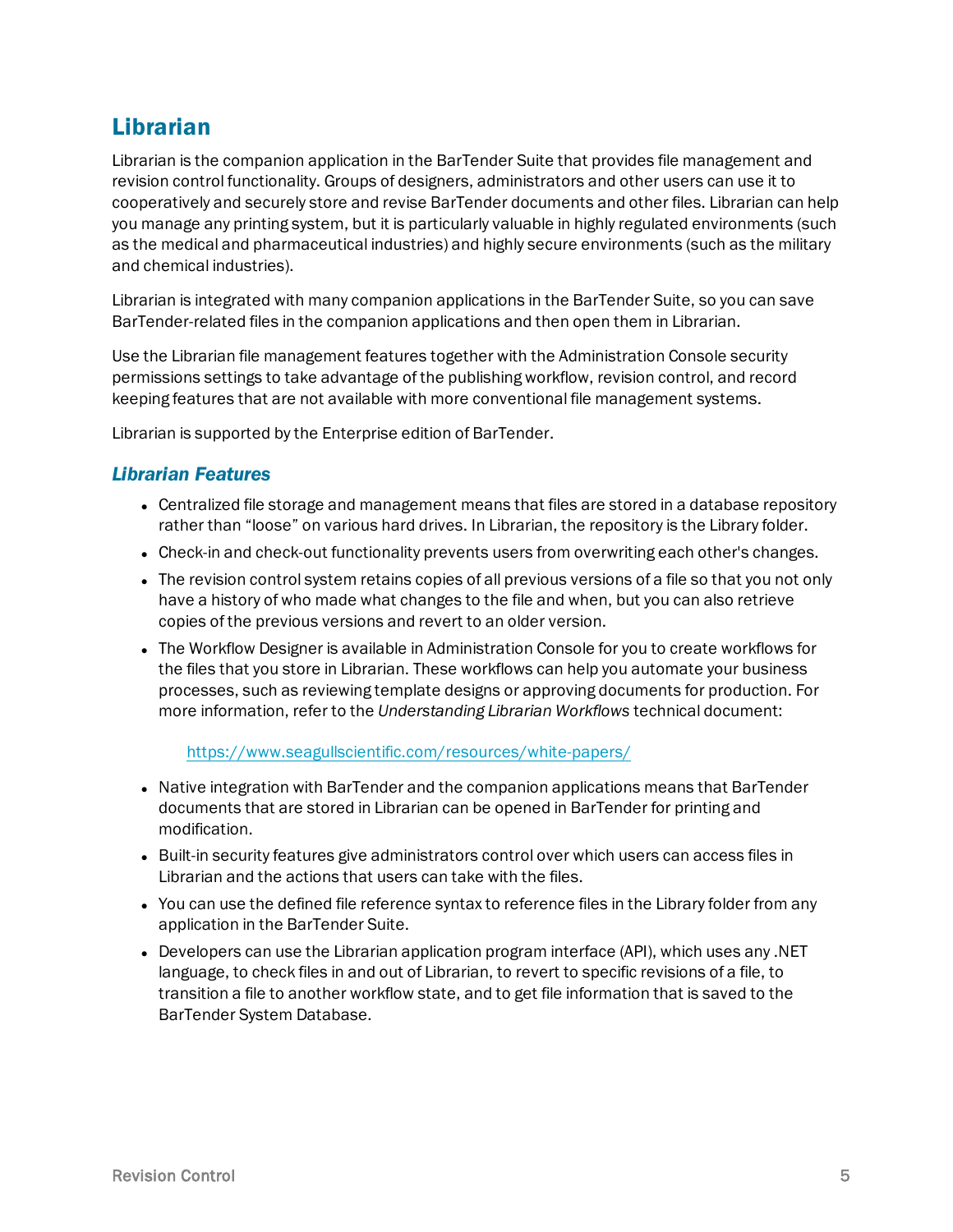## <span id="page-5-0"></span>*Benefits of Using Librarian with BarTender*

The following features make the process of using Librarian with BarTender smooth, effective and convenient.

#### <span id="page-5-1"></span>Enhanced file opening functionality

When a user clicks Open on the BarTender File menu, Librarian offers different levels of functionality based on the user's permissions, as follows:

• When a user who has Full File Control permissions opens a file that is stored in Librarian, and the most recent revision of the file is in a "published" state, then that revision is automatically opened. Otherwise, the user is prompted to choose between opening the most recently published revision (even though it is not the latest revision) and opening the most recent overall revision (even though it is not yet in a published state).

| A newer, unpublished revision of this file is available. Would you like to open the newer<br>unpublished revision or the last published revision?<br>Path: lib://BarTender Documents/EU Energy Dishwasher 2010-1059.btw |  |  |
|-------------------------------------------------------------------------------------------------------------------------------------------------------------------------------------------------------------------------|--|--|
|                                                                                                                                                                                                                         |  |  |
|                                                                                                                                                                                                                         |  |  |
|                                                                                                                                                                                                                         |  |  |
|                                                                                                                                                                                                                         |  |  |
|                                                                                                                                                                                                                         |  |  |

• When a user who has limited file access opens a file that is stored in Librarian, the most recently published version of the file is opened (regardless of whether it is the most recent revision overall.) Unpublished files are not displayed for this user in the BarTender Open dialog.

#### <span id="page-5-2"></span>Automatic check out

When a user first opens a BarTender document that is stored in Librarian, a lock icon appears in one of the corners of the template design area in BarTender.

If the user has the correct check-out permissions in Administration Console, BarTender prompts the user to decide whether to automatically check the file out. The user does not need to open Librarian to check the file out.



#### <span id="page-5-3"></span>Enhanced file check-in and save functionality

BarTender can automatically check in and save BarTender documents to the Library.

• Automatic check-in: When you check a BarTender document out of the Library and then use BarTender to edit and save changes to that document, the document is automatically checked back in at the time of the save operation. This process also automatically creates a new revision of the document in the Library that is marked with a new revision number.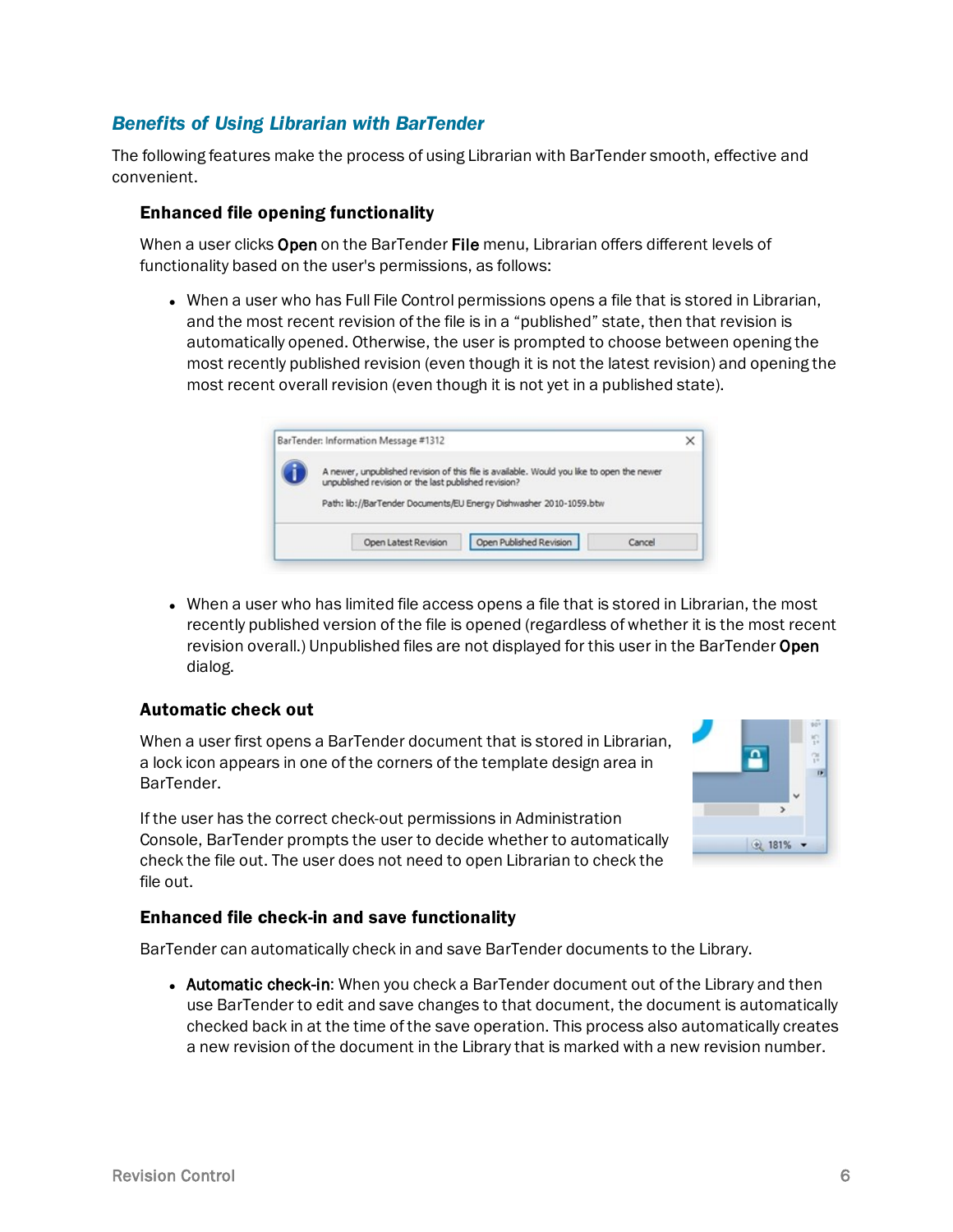• Automatic save: When a new BarTender document is saved in BarTender, it is also automatically saved to the Library. If you defined a workflow in Librarian, you are prompted to specify an initial state for the file.

#### <span id="page-6-0"></span>Syntax for referencing files in the Library

Librarian offers a syntax for referencing files in the Library. This syntax more closely resembles an Internet location than a hard drive location, as follows:

lib://<path>/<filename>

Note that this URL uses forward slashes instead of backslashes. The "lib://" term is always required to reference files in the Library.

There are several ways to reference files in the Library by using this syntax. For more information, refer to the *Librarian* technical document:

<https://www.seagullscientific.com/resources/white-papers/>

## <span id="page-6-1"></span>*Security Considerations*

For secure file management and revision control, you must correctly configure your system's security settings. This includes assigning user access rights by using the Windows security system and by configuring the Librarian settings in the Security module in Administration Console. For more information, refer to the *Librarian*, *Administration Console*, and *BarTender System Security* technical documents:

<https://www.seagullscientific.com/resources/white-papers/>